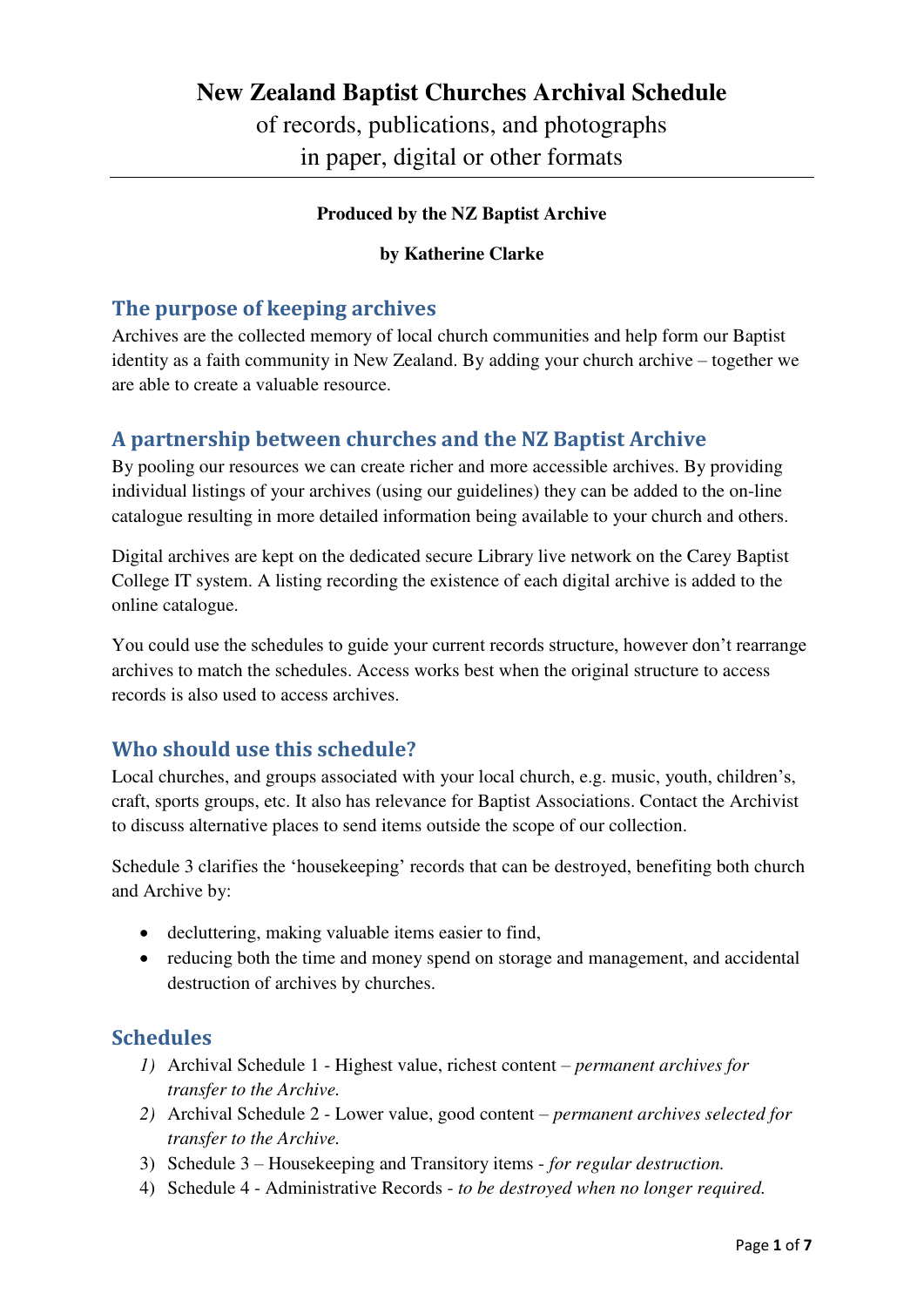# **Archival Schedule1 - Highest Value - Richest Content**

Keep and prioritise organising, collecting and managing these items to a high standard. Aim to transfer these items to the NZ Baptist Archive ~10 years after the last addition or closure for physical records. Digital records can be sent earlier.

| Group                 | <b>Type</b>                        | <b>Examples</b>                                                                                                                                                                                                                                                                                                                                                                                                                                                                                                                                                            |  |  |
|-----------------------|------------------------------------|----------------------------------------------------------------------------------------------------------------------------------------------------------------------------------------------------------------------------------------------------------------------------------------------------------------------------------------------------------------------------------------------------------------------------------------------------------------------------------------------------------------------------------------------------------------------------|--|--|
| Governance            | Minute books                       | All - Members, Officers, Committees/church associations<br>$\bullet$                                                                                                                                                                                                                                                                                                                                                                                                                                                                                                       |  |  |
|                       |                                    | for each group including the agenda, signed minutes, reports $\&$ other<br>items including associated minutes, presented to the meeting                                                                                                                                                                                                                                                                                                                                                                                                                                    |  |  |
|                       | Annual reports                     | All groups reporting to the church, excluding national organisations                                                                                                                                                                                                                                                                                                                                                                                                                                                                                                       |  |  |
|                       | Constitution &<br>rules            | Including all past & current<br>٠                                                                                                                                                                                                                                                                                                                                                                                                                                                                                                                                          |  |  |
|                       | Vision/Goals                       | Including all past & current<br>٠                                                                                                                                                                                                                                                                                                                                                                                                                                                                                                                                          |  |  |
|                       | Reports                            | Significant reports, major reviews, evaluations or analysis, e.g.<br>٠<br>growth, structures/organisation, buildings, church or community; &<br>visitation reports, e.g. Pastoral or evangelistic (check for Privacy Act<br>restrictions) - if not included in the Annual Report.                                                                                                                                                                                                                                                                                          |  |  |
|                       | Policy & planning                  | e.g. Five year Strategic Plan<br>Final approved                                                                                                                                                                                                                                                                                                                                                                                                                                                                                                                            |  |  |
|                       | Legal documents                    | <b>Trusts</b><br>Property transactions & leases, surveys, construction contracts,<br>mortgages<br>Court cases (original), Disputes, Mediation<br>٠<br><b>Legal Opinions</b><br>٠<br>& related correspondence, e.g. establishment of a Trust<br>٠                                                                                                                                                                                                                                                                                                                           |  |  |
| Summary<br>Records    | Registers                          | of Marriage prior to 1996 – Requirement to safely keep (Marriage<br>Act, 1955, Section 35)                                                                                                                                                                                                                                                                                                                                                                                                                                                                                 |  |  |
|                       | Registers/Rolls                    | <b>Baptismal</b> records<br>٠                                                                                                                                                                                                                                                                                                                                                                                                                                                                                                                                              |  |  |
|                       |                                    | Membership lists, Sunday school & other attendance registers<br>٠                                                                                                                                                                                                                                                                                                                                                                                                                                                                                                          |  |  |
| Significant<br>Events | Records, including<br>audio/visual | Major anniversaries, or key milestones, or special occasions in the life<br>$\bullet$<br>of the local church including: orders of worship, publications,<br>committee records, activities, events, invitations, correspondence,<br>historical narratives, videos & memorabilia<br>New Buildings/alterations<br>٠<br>Records created by NZ Baptist church or people with significant<br>٠<br>national / international importance.<br>Special occasions, e.g. Order of service<br>$\bullet$<br>Sermons & talks<br>$\bullet$<br>Selected Certificates, e.g. Long Service<br>٠ |  |  |
| Concise<br>Histories  | Personal<br>reminiscences          | Documents & audio/visual including photographs & digital items.                                                                                                                                                                                                                                                                                                                                                                                                                                                                                                            |  |  |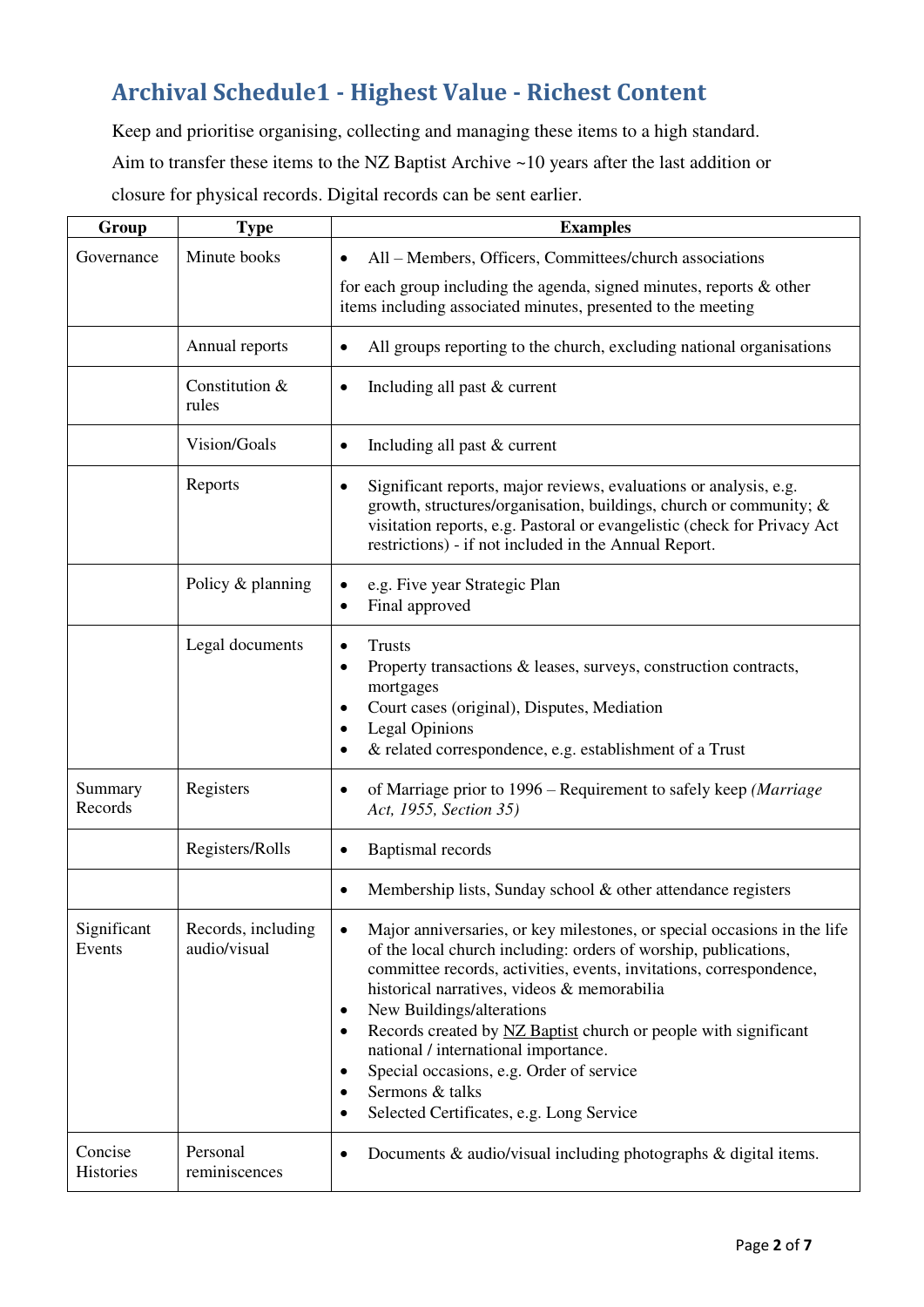| Significant<br><b>NZ</b> Baptists | Lay leaders within<br>the Baptist Union           | $\bullet$ | Most items excluding minor 'housekeeping' items. |
|-----------------------------------|---------------------------------------------------|-----------|--------------------------------------------------|
|                                   | Other - NZ Baptist<br>national /<br>international | $\bullet$ | Most items, excluding minor 'housekeeping'.      |
| Pre 1946                          | All records                                       |           |                                                  |

\* The Privacy Act applies to the collection, use, or distribution of personal information about an identifiable individual. Refer to the NZ Baptist Archive Collection and Access Policy, and restricted access guidelines, and consider an individual's reasonable expectations on personal information use and circulation.

# **Archival Schedule 2 - Medium Value – Good Content**

| Keep, organise and manage these items with a reasonable level of care, and according to |  |
|-----------------------------------------------------------------------------------------|--|
| available resources.                                                                    |  |

| Group                                                                           | <b>Type</b>                                                                                                                                                                                                                                                                                  | <b>Examples</b>                                                                                                                                                                                                                                                                                                                                                                                                                            |  |  |
|---------------------------------------------------------------------------------|----------------------------------------------------------------------------------------------------------------------------------------------------------------------------------------------------------------------------------------------------------------------------------------------|--------------------------------------------------------------------------------------------------------------------------------------------------------------------------------------------------------------------------------------------------------------------------------------------------------------------------------------------------------------------------------------------------------------------------------------------|--|--|
| The life of the<br>Congregation<br>Interactions between                         | Correspondence, Subject &<br><b>Project Files*</b><br>Including emails, digital                                                                                                                                                                                                              | Illustrative only.<br>Please avoid rearranging records being transferred to<br>the Archive.<br>Broad social trends, government policy/Acts                                                                                                                                                                                                                                                                                                 |  |  |
| the local church and<br>individuals, the<br>community, & other<br>organisations | records & associated records<br>concerning local<br>congregational matters.<br>Excluding administrative and<br>'housekeeping' content in<br>schedules $3 & 4$ .<br>The NZ Baptist Archive<br>gives priority to records of<br>local church or national<br>importance for Baptist<br>churches. | <b>Interactions with:</b><br>the NZ Baptist Union<br>$\bullet$<br>NZ Baptist Associations<br>$\bullet$<br>the community including community groups $\&$<br>$\bullet$<br>local churches<br>government, semi-government, local government,<br>$\bullet$<br>community agencies<br>financial institutions<br>$\bullet$<br>missions organisations including missions trips<br>$\bullet$<br>Charities/Volunteer/parachurch agencies<br>$\bullet$ |  |  |
|                                                                                 |                                                                                                                                                                                                                                                                                              | Local, national, international awards<br>$\bullet$<br>Members*<br>$\bullet$<br>Church Officers*<br>$\bullet$<br>Surveys<br>$\bullet$<br>NZ Baptist Archive<br>$\bullet$<br>Groups committees within the local Church<br>٠<br>Other, e.g. budget preparation, church diaries                                                                                                                                                                |  |  |
|                                                                                 | <b>Reports</b>                                                                                                                                                                                                                                                                               | If not included in the Annual report                                                                                                                                                                                                                                                                                                                                                                                                       |  |  |
|                                                                                 | Newsletters* – church, $\&$<br>selected church groups -                                                                                                                                                                                                                                      | Weekly<br>$\bullet$<br>Pastoral newsletters<br>$\bullet$                                                                                                                                                                                                                                                                                                                                                                                   |  |  |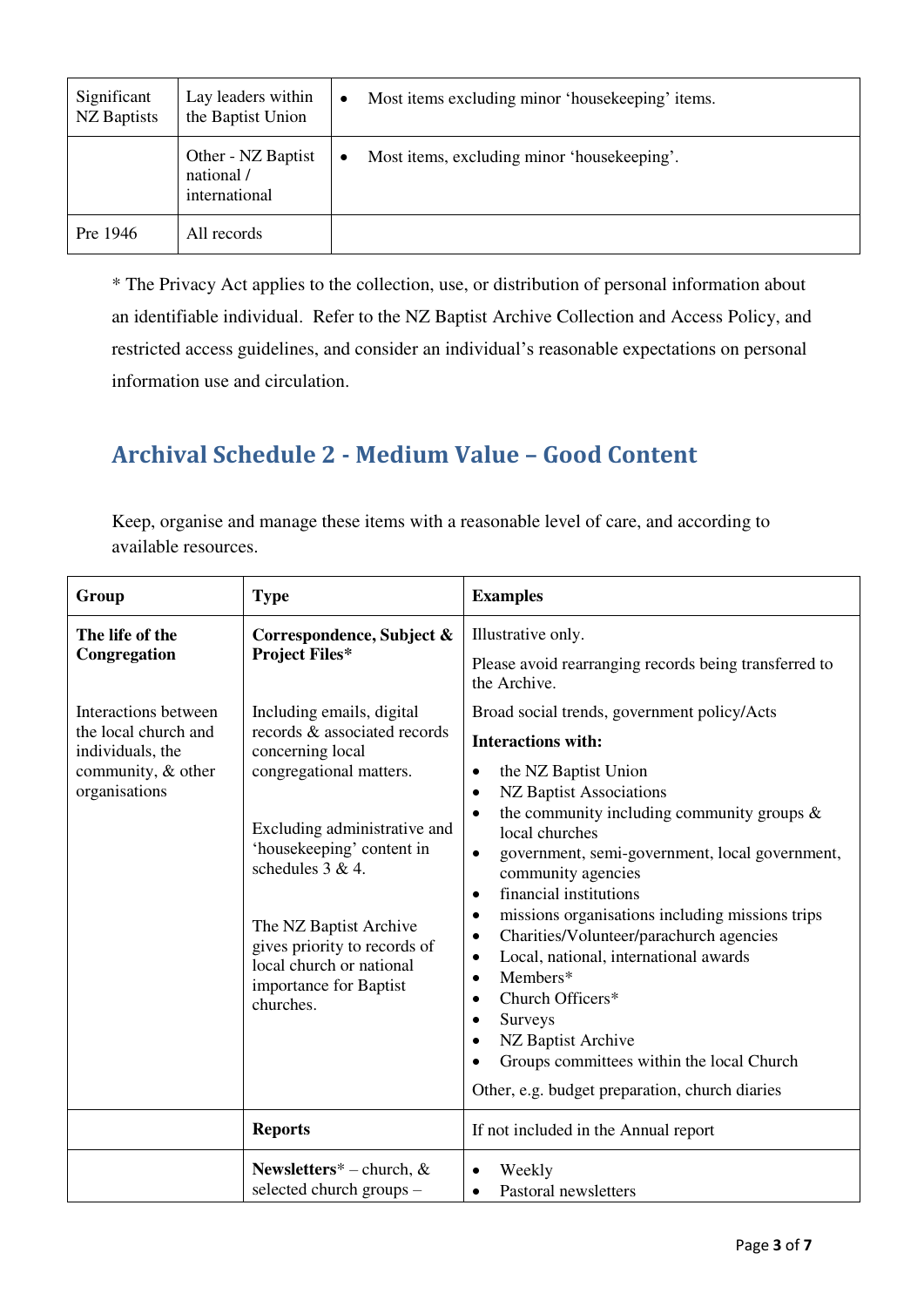|                                                              | paper, email, web page<br>screen shots, etc                        | Bulletins/emails/newsletters/web page for other<br>$\bullet$<br>groups within the church, e.g. Youth                                                                                                                                                                                                |  |  |
|--------------------------------------------------------------|--------------------------------------------------------------------|-----------------------------------------------------------------------------------------------------------------------------------------------------------------------------------------------------------------------------------------------------------------------------------------------------|--|--|
|                                                              |                                                                    | Select one of each issue, check for broken date ranges.<br>These can be a rich source of information on local<br>church life                                                                                                                                                                        |  |  |
| <b>Pastoral Ministry</b>                                     | Pastoral & other calls*                                            | Calls for Senior/ Sole Position Pastor, i.e. staff<br>$\bullet$<br>engaged on terms that don't constitute an<br>employment contract, but are recorded in<br>documents with similar kinds of legal provisions,<br>& may include Search Committee records.                                            |  |  |
|                                                              |                                                                    | <b>NB Consider the Privacy Act - include</b><br>authorisation for future access.                                                                                                                                                                                                                    |  |  |
|                                                              |                                                                    | Selection criteria $\&$ job description.<br>$\bullet$                                                                                                                                                                                                                                               |  |  |
|                                                              | <b>Sermons</b> - selected                                          | Significant local, national, or international (see<br>$\bullet$<br>'Interactions' above).<br>Including prominent Baptist lay leaders.<br>$\bullet$                                                                                                                                                  |  |  |
|                                                              | <b>Personal papers of</b><br>Ministers & prominent Lay<br>leaders* | Journal/Diaries & /or engagement books<br>$\bullet$<br>Devotional material (a selection), e.g. bible<br>$\bullet$<br>studies, talks outside the church, Theses,<br>Dissertations, published papers of interest to the<br>Church.<br>Correspondence, including discipline*, appeals, &<br>٠<br>other |  |  |
| <b>Capital Assets</b>                                        | Selected, significant<br>equipment & facilities                    | e.g. the value of an organ in 1920 is different from<br>$\bullet$<br>an electric piano in 2015<br>items requiring major fundraising<br>$\bullet$                                                                                                                                                    |  |  |
|                                                              | Disposal of capital assets                                         |                                                                                                                                                                                                                                                                                                     |  |  |
| Plans, Blue prints,<br>Specifications &<br><b>Agreements</b> | Buildings $&$ alternations to<br>Church buildings, manse, etc.     | If your local council does not hold these records<br>(please check) - they are high value records                                                                                                                                                                                                   |  |  |
| <b>Financial</b>                                             | <b>Budgets</b>                                                     | Final<br>$\bullet$                                                                                                                                                                                                                                                                                  |  |  |
|                                                              | <b>Annual accounts / ledger</b>                                    |                                                                                                                                                                                                                                                                                                     |  |  |
|                                                              | <b>Reports</b>                                                     | <b>Audited Accounts</b><br>$\bullet$                                                                                                                                                                                                                                                                |  |  |
|                                                              |                                                                    | <b>Charities Commission Annual Report</b><br>$\bullet$                                                                                                                                                                                                                                              |  |  |
|                                                              | <b>Grants &amp; subsidies</b>                                      | From the Baptist Union and other<br>$\bullet$                                                                                                                                                                                                                                                       |  |  |
|                                                              | Bequests, legacies &<br>memorial gifts                             |                                                                                                                                                                                                                                                                                                     |  |  |
|                                                              | <b>Accounts</b>                                                    | Presented to AGM's with associated notes<br>$\bullet$<br>Legal matters<br>$\bullet$                                                                                                                                                                                                                 |  |  |
|                                                              | Correspondence                                                     | Investment establishment & changes<br>$\bullet$                                                                                                                                                                                                                                                     |  |  |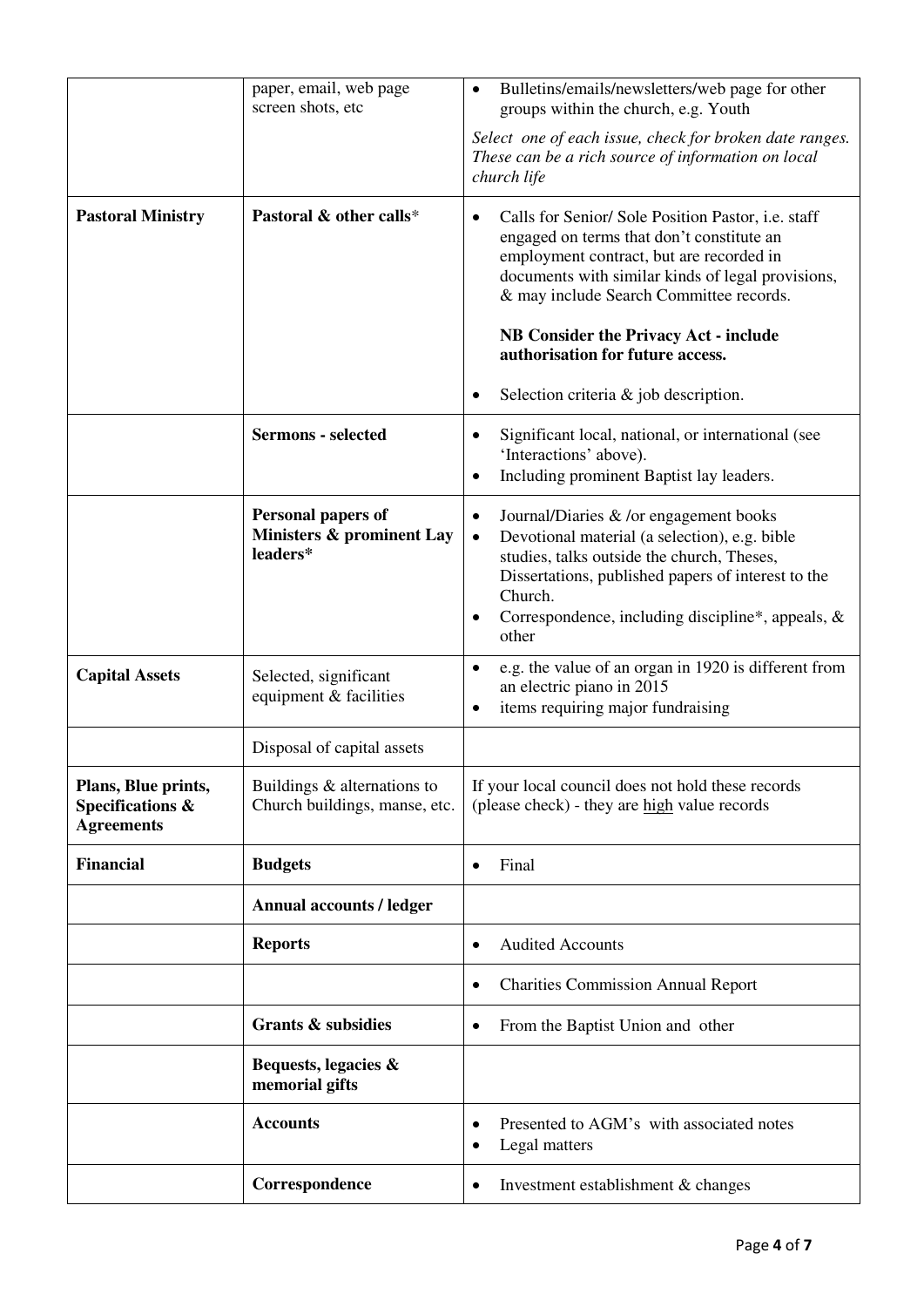|                                                          |                                                                                                                                              | Wills, bequests, Financial gifts or grants<br>$\bullet$                                                                                                                                                                                                                                                                                                                                                                      |
|----------------------------------------------------------|----------------------------------------------------------------------------------------------------------------------------------------------|------------------------------------------------------------------------------------------------------------------------------------------------------------------------------------------------------------------------------------------------------------------------------------------------------------------------------------------------------------------------------------------------------------------------------|
|                                                          | <b>Church buildings</b>                                                                                                                      | Invoices, receipts, certificates of payment<br>$\bullet$                                                                                                                                                                                                                                                                                                                                                                     |
| <b>Summary Records</b>                                   |                                                                                                                                              | Lists of administrative files & archives sent to the<br>$\bullet$<br>NZ Baptist or other Archives<br>Statistical information on the local church.<br>$\bullet$<br>Biographical information on people from the<br>congregation<br>Other Registers<br>$\bullet$                                                                                                                                                                |
| Publications,<br>Resources &<br><b>Promotional Items</b> | Created by the local church<br>Joint Baptist church local<br>associations - if this was<br>published by the church<br>transferring the items | Books, brochures, posters, scrapbooks (by<br>$\bullet$<br>subject/year), web page screen shots.<br>Selected significant promotional material including<br>$\bullet$<br>identity & branding - produced by the local church,<br>e.g. Light Party, Easter, Christmas, etc.<br>For annual events $-$ select 1-2 representative years.<br>Excludes other promotional material, e.g. Alpha, &<br>duplications from other churches. |
|                                                          | <b>Pulpit Bibles</b>                                                                                                                         | Due to limited space at the Archive - few are collected,<br>& they may be returned.                                                                                                                                                                                                                                                                                                                                          |
|                                                          | <b>Music</b>                                                                                                                                 | Due to limited space at the Archive - these may be<br>returned or destroyed.                                                                                                                                                                                                                                                                                                                                                 |
| +Audio/Visual Items                                      | Photographs-                                                                                                                                 | <b>People</b>                                                                                                                                                                                                                                                                                                                                                                                                                |
|                                                          | print, negative, slide,<br>videos/sound                                                                                                      | Pastors, church Officers<br>$\bullet$<br>Members – by individuals<br>$\bullet$<br>by groups/organisations<br>$\bullet$                                                                                                                                                                                                                                                                                                       |
|                                                          | For all digital items -                                                                                                                      | <b>Places</b>                                                                                                                                                                                                                                                                                                                                                                                                                |
| transfer everything on a<br>single DVD/USB/external      |                                                                                                                                              | Building/alterations, including furnishings                                                                                                                                                                                                                                                                                                                                                                                  |
|                                                          | drive^                                                                                                                                       | <b>Events / Activities</b><br>For large quantities + - select only representative                                                                                                                                                                                                                                                                                                                                            |
|                                                          |                                                                                                                                              | examples.                                                                                                                                                                                                                                                                                                                                                                                                                    |
|                                                          | Avoid writing on<br>photographs                                                                                                              | Described by the name of the individual, group, place,<br>event, activity, including actual or indicative date, i.e.<br>decade.                                                                                                                                                                                                                                                                                              |
|                                                          |                                                                                                                                              |                                                                                                                                                                                                                                                                                                                                                                                                                              |
| Artefacts &<br>Memorabilia                               |                                                                                                                                              | See the Collection Policy & please discuss with the NZ<br>Baptist Archive.                                                                                                                                                                                                                                                                                                                                                   |

+ Where there are very large quantities of photographs and other audio/visual material from a specific church, e.g. 1980-1990s, a good representative sample of well described archives will be of interest and use to people. Please contact the Archive to discuss.

^original film or video will be considered.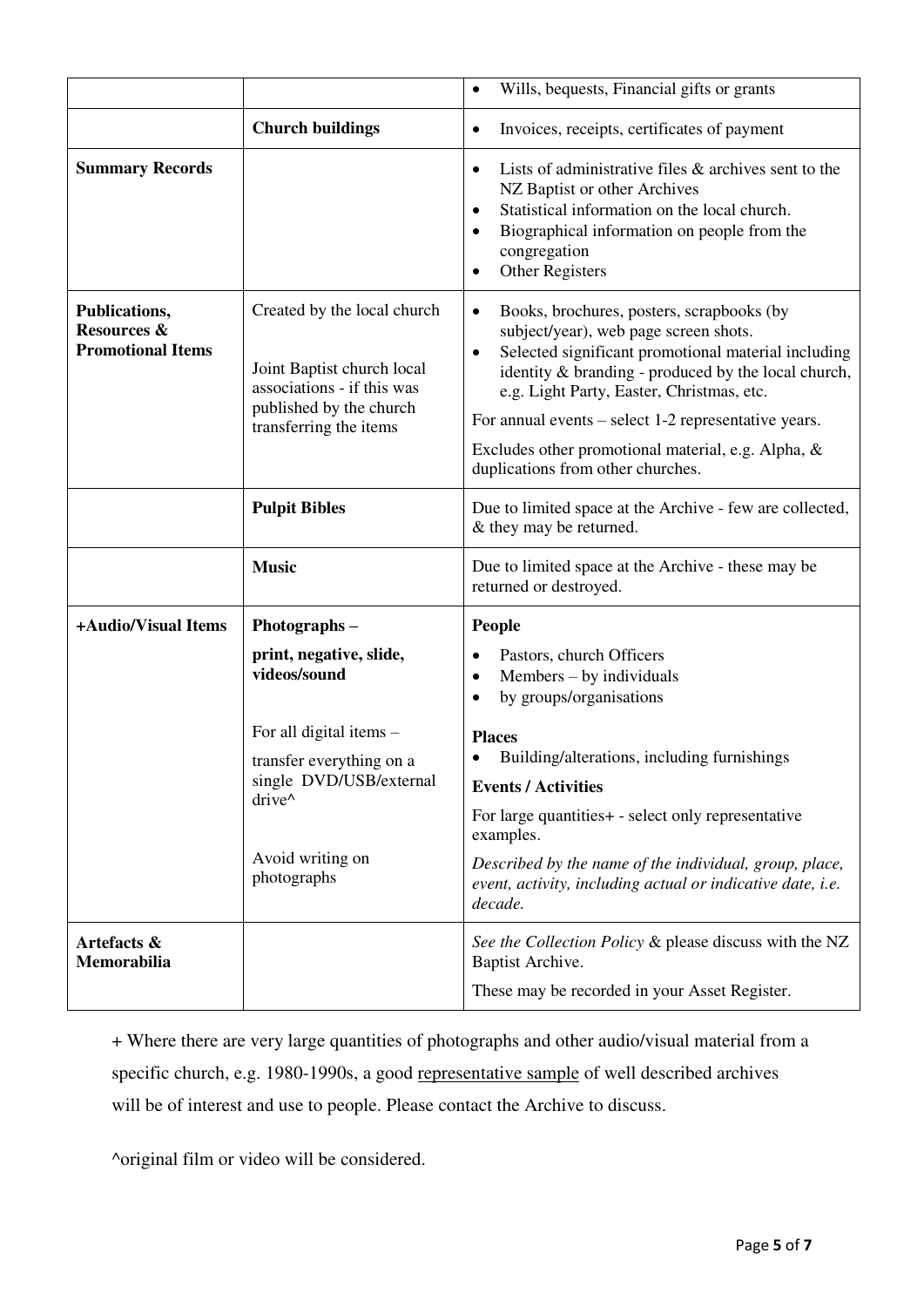# **Schedule 3 – Housekeeping and Transitory Content^**

These records have short term transitory value, or facilitate the preparation of more complete records, e.g. minor drafts, documents captured elsewhere.

| Group                                                        | <b>Type</b>                                                                                                                 | <b>Example</b>                                                                                                                                                                                                                                                             | <b>Keep/Destroy</b>                                                                                                                                     |
|--------------------------------------------------------------|-----------------------------------------------------------------------------------------------------------------------------|----------------------------------------------------------------------------------------------------------------------------------------------------------------------------------------------------------------------------------------------------------------------------|---------------------------------------------------------------------------------------------------------------------------------------------------------|
| Reference &<br>Promotional<br>Items from<br>others           | Circulated,<br>duplicated,<br>generic material                                                                              | e.g. Baptist Union magazine,<br>$\bullet$<br>brochures, etc<br>Copies of material held elsewhere<br>$\bullet$<br>Information downloaded from<br>$\bullet$<br>libraries & databases<br>Sales/Price lists/brochures<br>$\bullet$                                             | Keep until material isn't<br>required/actively<br>used/referenced - then destroy                                                                        |
| Copies $&$<br>Duplicates of<br>records captured<br>elsewhere | Circulated,<br>duplicated,<br>generic material                                                                              | Copies of paper documents<br>$\bullet$<br>Extra copies of digital documents<br>$\bullet$<br>Reading & circulation copies<br>$\bullet$<br>That haven't been extensively annotated<br>Doesn't apply where no master copy<br>exists, e.g. film or video.                      | Keep until material isn't<br>required/actively<br>used/referenced - then destroy                                                                        |
| <b>Source Records</b><br>that have been<br>digitised         | Where digitised<br>records comply<br>with <b>Electronic</b><br><b>Transactions Act</b><br><b>2002 (ETA)</b><br>requirements | Refer to the <b>Archives New Zealand</b><br>$\bullet$<br>explanatory notes for guidance<br>NB While 'Public Record' requirements<br>do not apply, the principles are best<br>practice.                                                                                     | Destroy source records IF<br>ETA $\&$ digital quality $\&$<br>access requirements have<br>been met AND not listed<br>elsewhere as high/medium<br>value. |
| Minor<br>Administrative<br>Correspondence                    | Excludes internal<br>communications                                                                                         | Advertisements, thanks you notes,<br>$\bullet$<br>arrangements for travel/<br>accommodation<br>Processes for scheduling meetings.<br>$\bullet$<br>Circulated internal information<br>$\bullet$<br>where the recipient doesn't need to<br>respond, e.g. circulated notices. | Keep until material isn't<br>required/actively<br>used/referenced - then destroy                                                                        |
| <b>Drafts</b>                                                | Preliminary<br>versions $\&$<br>outlines                                                                                    | Reports/Correspondence<br>$\bullet$<br>File notes/Addresses<br>$\bullet$<br>Spreadsheets/Statistics<br>Speeches<br>Excluding drafts where significant<br>changes/decisions weren't included in<br>the final record.                                                        | Keep until material isn't<br>required/actively<br>used/referenced - then destroy                                                                        |
| <b>Working Notes</b><br>& Calculations                       | Incomplete/minor,<br>transitory, content<br>collated into<br>substantial drafts                                             | Shorthand, rough, background notes<br>$\bullet$<br>Research materials<br>$\bullet$<br>Editing for spelling and grammar.<br>$\bullet$<br>Calculations, statistics, figures<br>$\bullet$                                                                                     | Keep until material isn't<br>required/actively<br>used/referenced - then destroy                                                                        |
| <b>Minor Personal</b><br>Correspondence                      |                                                                                                                             | Medical appointments, lunch dates,<br>$\bullet$<br>light-hearted banter, etc                                                                                                                                                                                               | Keep until material isn't<br>required/actively<br>used/referred - then destroy                                                                          |

^Based on Archives New Zealand [- General Disposal Authority 7](http://archives.govt.nz/sites/default/files/general_disposal_authority_7_facilitative_transitory_and_short-term_records.pdf) see also [http://archives.govt.nz/advice.](http://archives.govt.nz/advice)